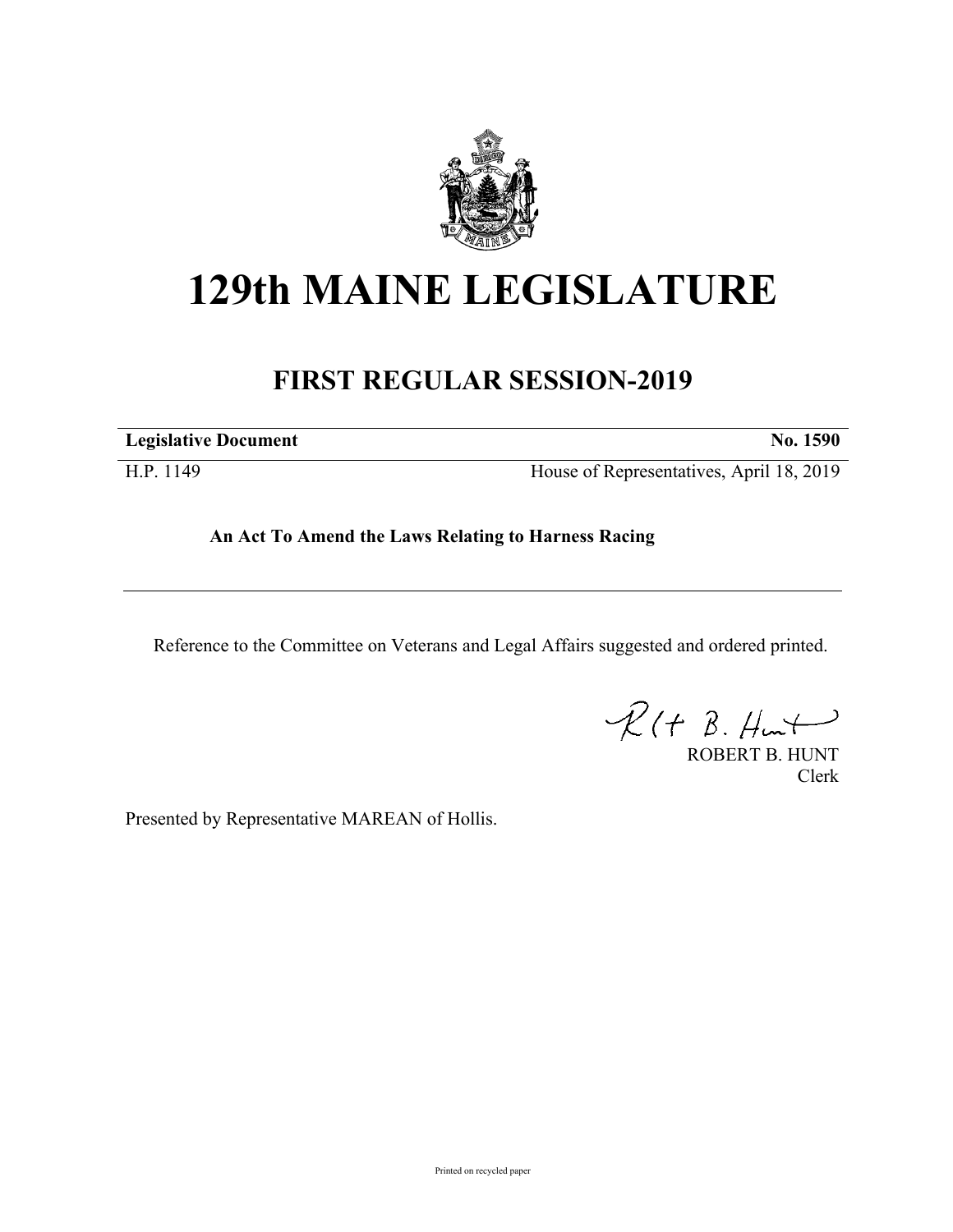## **Be it enacted by the People of the State of Maine as follows:**

 **Sec. 1. 8 MRSA §267, sub-§1,** as amended by PL 2017, c. 231, §5, is repealed and the following enacted in its place:

 **1. Budget.** On or before August 1st of every even-numbered year, the department in consultation with the commission shall develop a recommended operating budget covering All Other account expenses for the biennium that provides for the conduct of core activities necessary to carry out the provisions of this chapter and expenditures for 8 additional discretionary activities. The department shall provide a draft of the budget to the commission, which shall review the draft budget and may make recommendations concerning any expenditures for core activities or discretionary activities. The 11 commissioner shall consider each recommendation of the commission and may incorporate the recommendation in the final draft of the recommended budget, which the commissioner shall transmit to the Department of Administrative and Financial Services, Bureau of the Budget. During the biennium, the commission may implement an expenditure for a discretionary activity in the budget if the commission determines that the activity is in the best interest of the harness racing industry.

**Sec. 2. 8 MRSA §270, sub-§5** is amended to read:

 **5. If racing plant owned or leased.** Whether or not the racing plant is owned or 19 leased, and if leased, the name and residence of the fee owner of the real estate, or if a corporation, of the directors and stockholders thereof; who, unless the fee owner is a governmental entity or agricultural fair association, shall provide the following:

- A. A current financial statement of the owner showing assets and liabilities;
- B. A current operating statement of the owner showing income and expenses relating to the real estate;
- C. If the owner is an individual, the residence of the owner;

 D. If the owner is a partnership or a corporation whose stock is not publicly traded, the principal address of the partnership or corporation and the name, address and occupation of each partner, officer, director and shareholder of the partnership or corporation; and

 E. If the owner is a corporation whose stock is publicly traded, the principal address of the corporation and the name, address and occupation of each officer and director and each shareholder owning or controlling 10% or more of the stock of the corporation and, for a shareholder owning 10% or more of the stock of the corporation that is a partnership or corporation, the principal address of the partnership or corporation and the name, address and occupation of each partner, officer, director and shareholder of the partnership or corporation;

- **Sec. 3. 8 MRSA §271, sub-§2, ¶A,** as amended by PL 2007, c. 539, Pt. G, §7 and affected by §15, is further amended to read:
- A. The revenues to be generated, consistent with the profitability and financial health of the licensee and the development of revenues from interstate simulcasting of the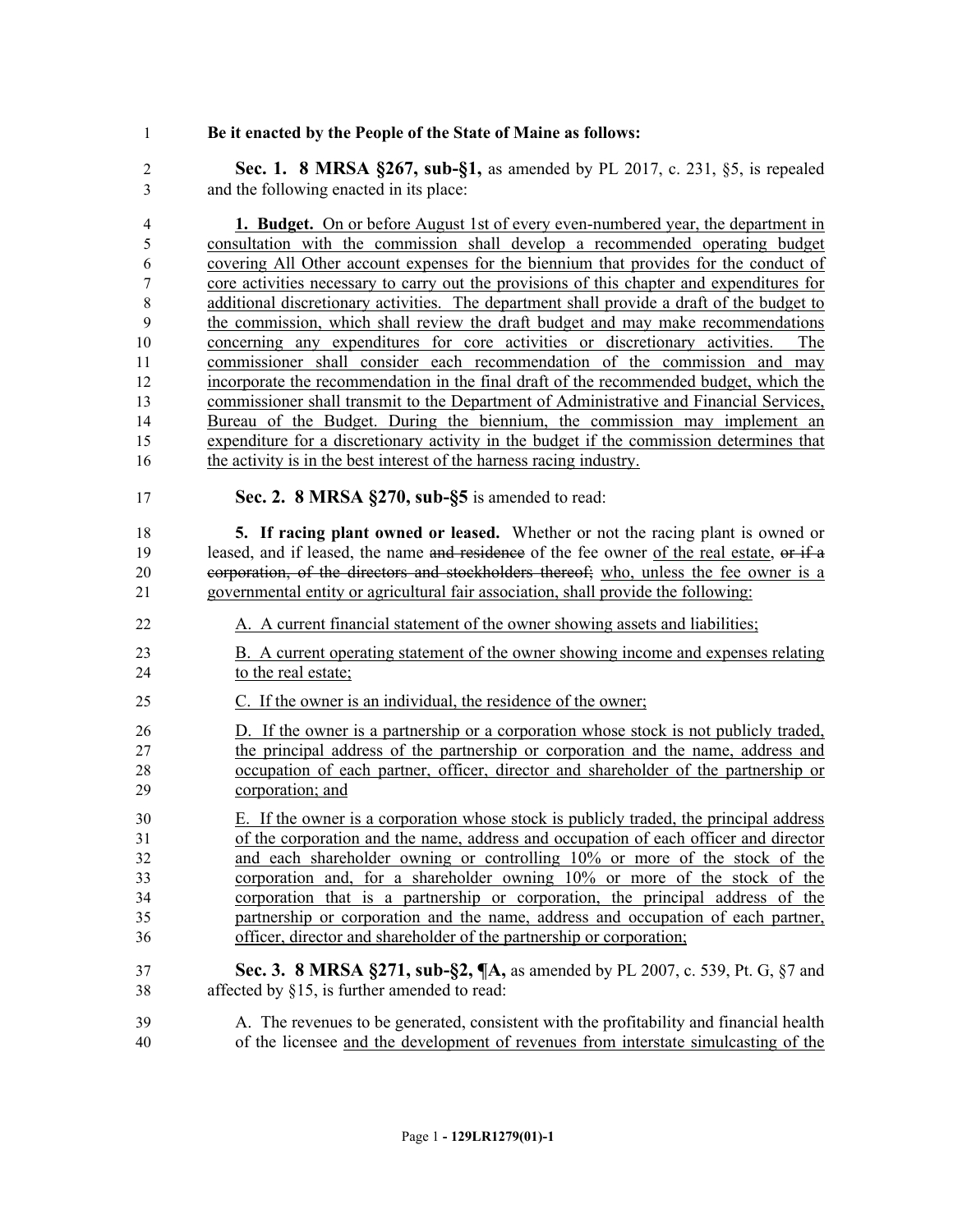- licensee's race programming, for the operating account pursuant to section 287; the purse supplements pursuant to section 286; the Sire Stakes Fund pursuant to section 281; and the Stipend Fund pursuant to Title 7, section 86;
- **Sec. 4. 8 MRSA §271, sub-§2, ¶B,** as amended by PL 1995, c. 408, §2, is further amended to read:
- B. The quality of race programming and facilities offered and to be offered by the licensee and, the suitability of the applicant's racing facilities for operation at the season for which the race dates are requested and the ability of the applicant to offer racing at night;
- **Sec. 5. 8 MRSA §271, sub-§2, ¶C,** as amended by PL 2017, c. 231, §9, is further amended to read:
- C. The necessity of having and maintaining proper physical facilities for racing meetings, including the ability to maintain ownership of or a leasehold on the facilities; and consequently, to ensure the continuance of the facilities, the quality of the licensee's maintenance of its track and plant, the adequacy of its provisions for rehabilitation and capital improvements and the necessity of fair treatment of the economic interests and investments of those who, in good faith, have provided and maintained racing facilities;
- **Sec. 6. 8 MRSA §275-A, sub-§1,** as amended by PL 2017, c. 231, §14, is further amended to read:
- **1. Commercial track.** "Commercial track" means any harness horse racing track that is a for-profit business and is licensed under this chapter to conduct harness horse racing with pari-mutuel wagering that is not associated with an agricultural fair as defined in Title 7, section 81 and that:
- A. If the population of the region is 300,000 or more, based on the 1990 U.S. Census, conducted racing on more than 69 days in each of the previous 2 calendar years, except that if a racetrack that qualifies as a commercial track under this paragraph ceases operation, a separate racetrack operated by the owner or operator of the racetrack that ceased operation qualifies as a commercial track, and for all purposes is considered the same commercial track as the track that ceased operation, if the population of the region of that separate racetrack is 300,000 or more, based on the 1990 U.S. Census, and the sum of the number of days on which racing was conducted at the track that ceased operation and the number of days on which racing was conducted at the separate racetrack equals at least 70 days in each of the 2 preceding calendar years year after the track was initially licensed as a commercial track, unless a lesser number of days of racing was conducted in a year due to conditions beyond the control of the racetrack owner or operator as approved by the commission; or
- B. If the population of the region is less than 300,000, based on the 1990 U.S. Census, conducted racing on more than 34 days in each of the previous 2 calendar years, except that if a racetrack that qualifies as a commercial track under this paragraph ceases operation, a separate racetrack operated by the owner or operator of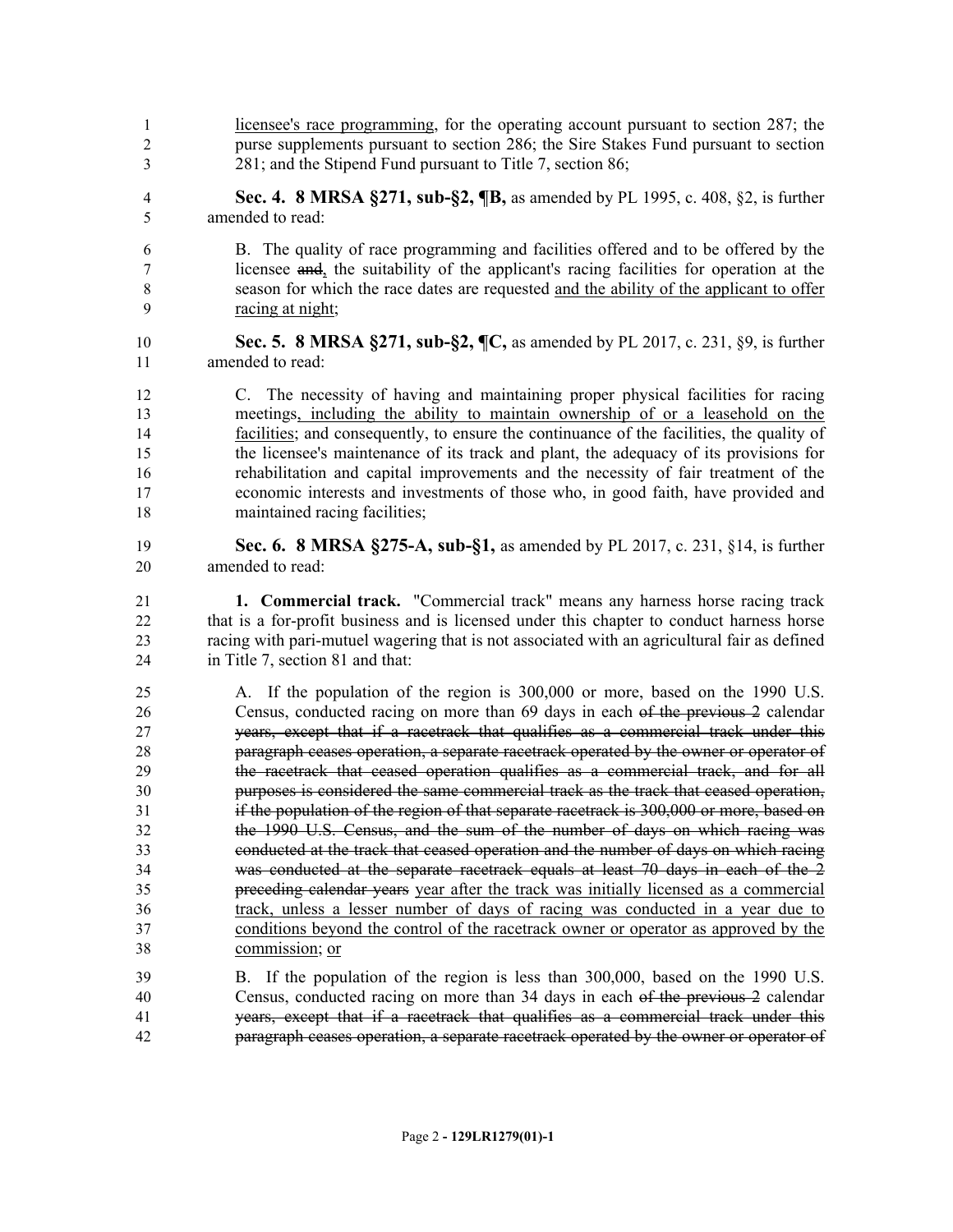the racetrack that ceased operation qualifies as a commercial track, and for all purposes is considered the same commercial track as the track that ceased operation, if the population of the region of that separate racetrack is less than 300,000, based on the 1990 U.S. Census, and the sum of the number of days on which racing was conducted at the track that ceased operation and the number of days on which racing was conducted at the separate racetrack equals at least 35 days in each of the 2 preceding calendar years; year after the track was initially licensed as a commercial track, unless a lesser number of days of racing was conducted in a year due to conditions beyond the control of the racetrack owner or operator as approved by the commission.

 C. Began operation after January 1, 2014 in a region with a population of 300,000 or more, based on the 1990 U.S. Census, to replace a commercial track as defined by paragraph A that ceased operation after January 1, 2014 and for which no separate racetrack has been opened by the owner or operator of that commercial track that ceased operation. For purposes of this paragraph, a racetrack is not required to have conducted racing during the 2 preceding calendar years but is required to conduct racing on at least 70 days during each calendar year after the track is initially licensed as a commercial track. If a commercial track under this paragraph has not been granted 70 race days by the commission for the initial calendar year of operation, race days conducted during that year by the commercial track that ceased operation after 21 January 1, 2014 are credited to the replacement commercial track; or

 D. Began operation after January 1, 2014 in a region with a population of less than 300,000, based on the 1990 U.S. Census, to replace a commercial track as defined by paragraph B that ceased operation after January 1, 2014 and for which no separate racetrack has been opened by the owner or operator of that commercial track that ceased operation. For purposes of this paragraph, a racetrack is not required to have conducted racing during the 2 preceding calendar years but is required to conduct racing on at least 35 days during each calendar year after the track is initially licensed as a commercial track. If a commercial track under this paragraph has not been granted 35 race days by the commission for the initial calendar year of operation, race days conducted during that year by the commercial track that ceased operation after January 1, 2014 are credited to the replacement commercial track.

 For the purposes of this subsection, "region" is determined by measuring a distance of 50 miles from the center of the racing track along the most commonly used roadway, as determined by the Department of Transportation, drawing a circle around the center of the racing track using that 50-mile measurement and excluding those municipalities or unorganized territories that do not have boundaries contained entirely by that circle.

 For the purpose of determining the number of days a race track conducted racing under this subsection, if a race day is canceled due to a natural or other disaster, or due to a horse supply shortage as verified by the state steward, the track is considered to have conducted racing on that day.

- **Sec. 7. 8 MRSA §275-C, sub-§4** is enacted to read:
- **4. Payment to a commercial track conducting live racing.** An off-track betting facility located within a 50-mile radius of a commercial track may not present a simulcast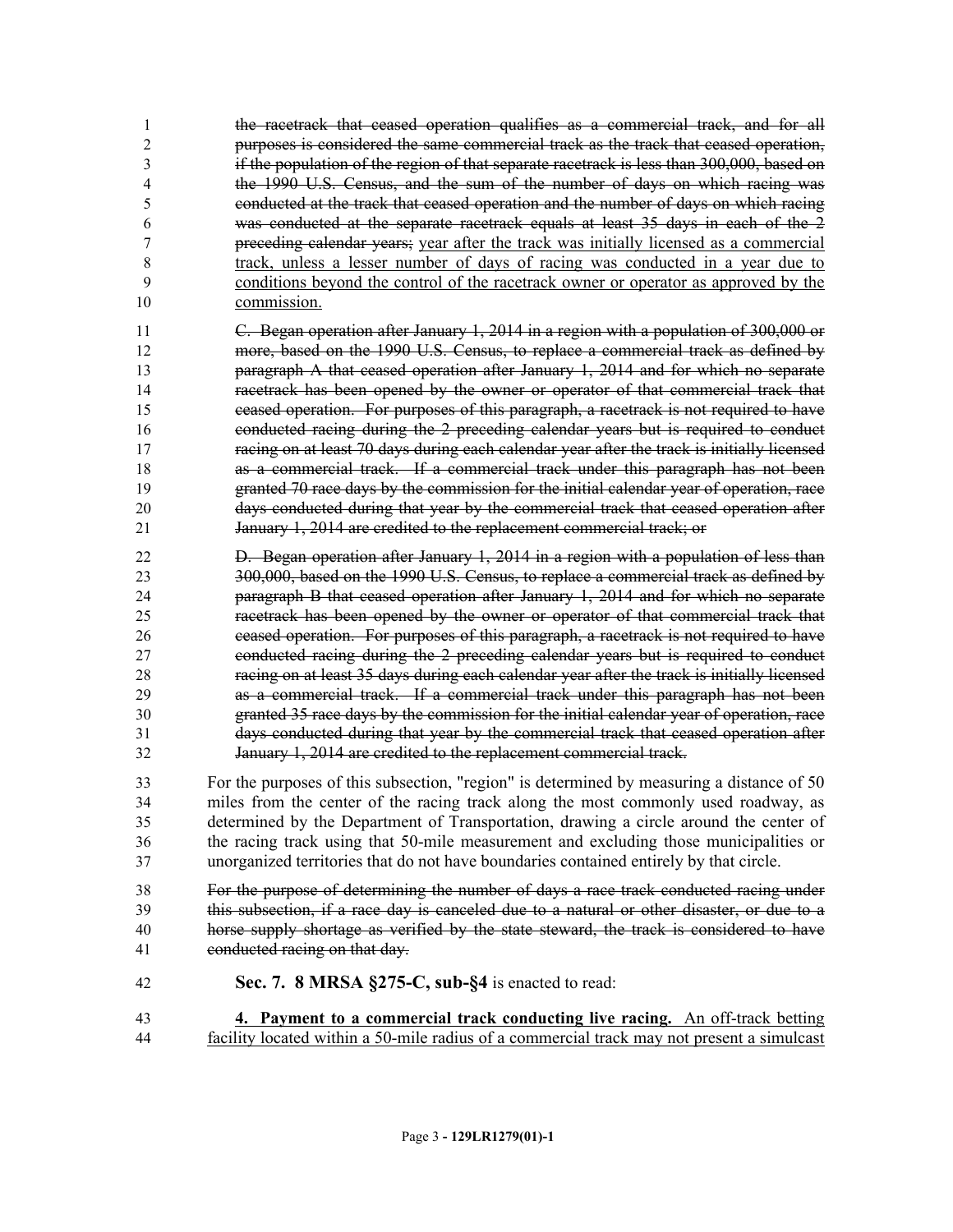on a day when the commercial track is conducting live racing unless the off-track betting facility pays the commercial track 1% of the wagers made at the off-track betting facility during the time that live racing is being conducted at the commercial track on that race day and 0.5% of the wagers made at the off-track betting facility during the time that live racing is not being conducted on that race day.

 **Sec. 8. 8 MRSA §275-D, sub-§1,** as amended by PL 2011, c. 99, §1, is further amended to read:

 **1. Off-track betting on simulcast racing.** A person may conduct pari-mutuel 9 wagering at an off-track betting facility that is licensed under this section, if the person facility is located and operated within a licensed to operate a hotel, as defined in Title 28-A, section 2, subsection 15, paragraph H, with public dining facilities, a Class A lounge, as defined in Title 28-A, section 2, subsection 15, paragraph L, a Class A 13 restaurant, as defined in Title 28-A, section 2, subsection 15, paragraph R, or a Class A restaurant/lounge, as defined in Title 28-A, section 2, subsection 15, paragraph R-1 establishment under Title 28-A, section 2, subsection 15.

 **Sec. 9. 8 MRSA §275-D, sub-§3,** as amended by PL 2003, c. 401, §12, is repealed.

 **Sec. 10. 8 MRSA §275-D, sub-§4,** as amended by PL 2003, c. 401, §13, is further amended to read:

 **4. Notice to off-track betting facilities; objections.** An applicant shall send written notice of its application for an off-track betting license to any existing off-track betting facility in whose market area the proposed facility will be located and shall present proof to the commission that it has provided the notice. The notice must include all information contained in the application except information described in subsection 2, paragraph Q. An existing off-track betting facility shall notify the commission within 30 days of receiving notice if the facility objects to the location of the proposed facility. The commission shall suspend consideration of the application for the 30-day objection period. If the commission receives an objection from an off-track betting facility in whose market area the facility would be located within the 30-day period, the commission shall reject the application. If the commission does not receive an objection within that period, the commission may proceed to consider the application. For purposes of this subsection, the market area is determined by measuring a distance of 35 15 miles from the off-track betting facility along the most commonly used roadway adjacent to the off- track betting facility, as determined by the Department of Transportation, drawing a circle around the center of the off-track betting facility using that 35-mile 15-mile measurement.

- **Sec. 11. 8 MRSA §275-D, sub-§5, ¶A,** as enacted by PL 1993, c. 388, §8, is amended to read:
- A. Within 15 days after receiving an application for an off-track betting facility license or within 15 days after the expiration of the 30-day objection period described in subsections 3 and subsection 4 when the proposed facility is located within the market area of an existing off-track betting facility or a commercial racetrack, the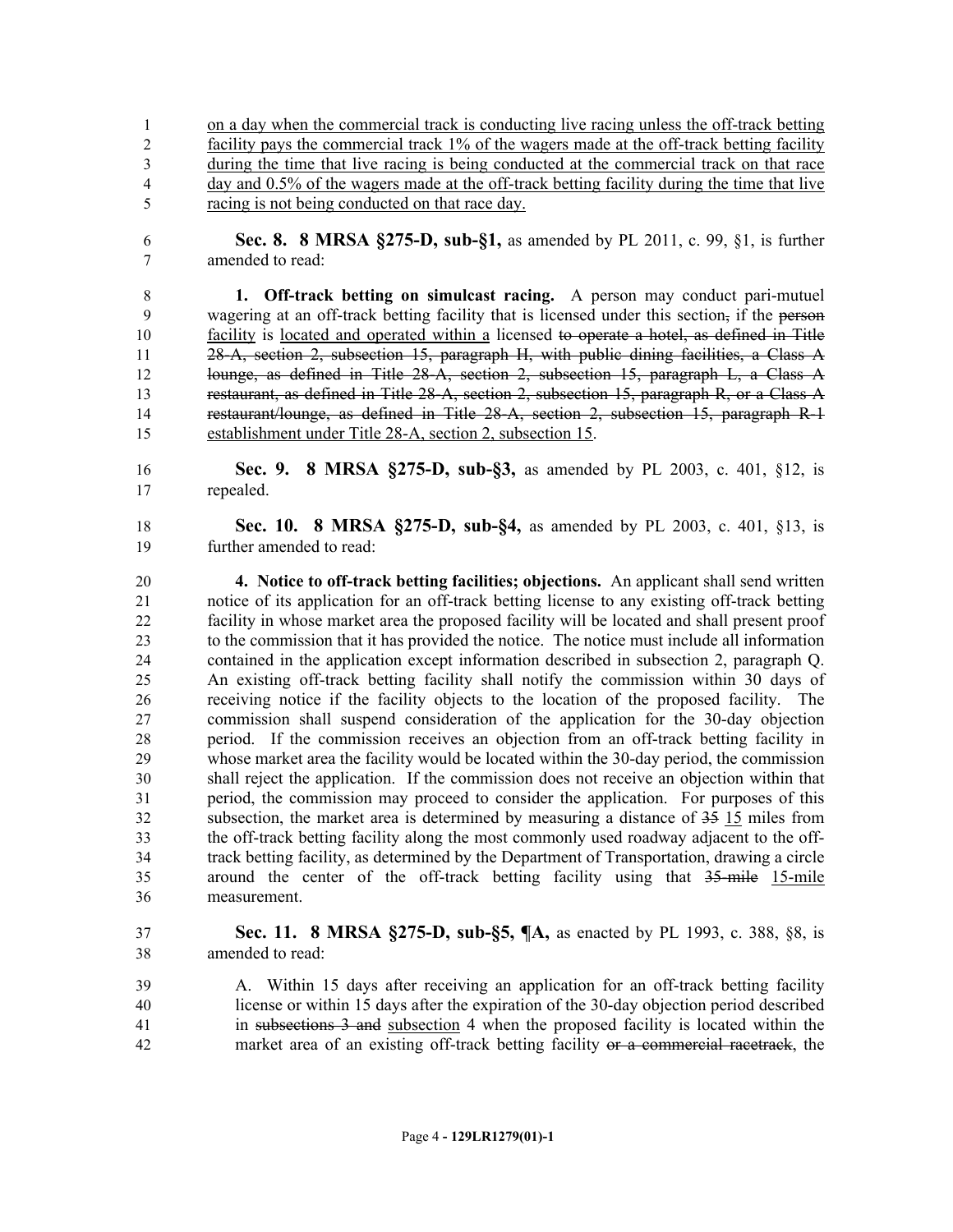| 1<br>$\overline{2}$<br>3<br>4          | commission shall notify the municipal officers of the municipality in which the<br>facility is to be located and shall send a copy of the application to those officers. The<br>municipal officers shall hold a public hearing for the consideration of the application<br>in accordance with this subsection.                                                                                                                                                                                                                                                                                                   |
|----------------------------------------|------------------------------------------------------------------------------------------------------------------------------------------------------------------------------------------------------------------------------------------------------------------------------------------------------------------------------------------------------------------------------------------------------------------------------------------------------------------------------------------------------------------------------------------------------------------------------------------------------------------|
| 5<br>6                                 | Sec. 12. 8 MRSA §275-D, sub-§6, ¶A, as enacted by PL 1993, c. 388, §8, is<br>amended to read:                                                                                                                                                                                                                                                                                                                                                                                                                                                                                                                    |
| 7                                      | A. The commission finds that the facility:                                                                                                                                                                                                                                                                                                                                                                                                                                                                                                                                                                       |
| 8                                      | (1) Will not adversely affect the public interest;                                                                                                                                                                                                                                                                                                                                                                                                                                                                                                                                                               |
| 9                                      | Will not adversely affect the integrity of live racing;<br>(2)                                                                                                                                                                                                                                                                                                                                                                                                                                                                                                                                                   |
| 10                                     | (3) Will not have an adverse impact on the local community;                                                                                                                                                                                                                                                                                                                                                                                                                                                                                                                                                      |
| 11<br>12                               | Provides a potential for job creation, including jobs in the racing and<br>(4)<br>wagering industries and other service jobs;                                                                                                                                                                                                                                                                                                                                                                                                                                                                                    |
| 13                                     | (5) Has adequate seating facilities, toilet facilities and parking;                                                                                                                                                                                                                                                                                                                                                                                                                                                                                                                                              |
| 14                                     | (6) Will not adversely affect the value of abutting property;                                                                                                                                                                                                                                                                                                                                                                                                                                                                                                                                                    |
| 15<br>16                               | (7) Will be operated by an applicant with financial ability to maintain the facility<br>in a manner that meets the standards set forth in this paragraph;                                                                                                                                                                                                                                                                                                                                                                                                                                                        |
| 17<br>18<br>19                         | (8) Provides segregated areas for conducting betting separate from the areas in<br>which restaurant or other services are provided to the general public for<br>nonbetting purposes; and                                                                                                                                                                                                                                                                                                                                                                                                                         |
| 20<br>21                               | (9) Will not adversely affect existing licensed off-track betting facilities within<br>35 15 miles of the proposed facility.                                                                                                                                                                                                                                                                                                                                                                                                                                                                                     |
| 22<br>23                               | <b>Sec. 13. 8 MRSA §275-D, sub-§6, ¶D, as enacted by PL 1993, c. 388, §8, is</b><br>amended to read:                                                                                                                                                                                                                                                                                                                                                                                                                                                                                                             |
| 24<br>25<br>26                         | D. No e <del>ommercial racetrack or</del> off-track betting facility in whose market area the<br>facility would be located has filed a written objection to the facility within the time<br>period prescribed in subsections 3 and subsection 4.                                                                                                                                                                                                                                                                                                                                                                 |
| 27<br>28                               | Sec. 14. 8 MRSA §275-D, sub-§9, as amended by PL 1997, c. 528, §23, is<br>further amended to read:                                                                                                                                                                                                                                                                                                                                                                                                                                                                                                               |
| 29<br>30<br>31<br>32<br>33<br>34<br>35 | <b>9. Annual report.</b> The department shall report annually by January March 1st to the<br>joint standing committee of the Legislature having jurisdiction over legal affairs matters<br>and to the joint standing committee of the Legislature having jurisdiction over<br>agricultural matters on the effect of off-track betting facilities on the local economy, the<br>public interest, the integrity of live racing and other matters the department finds<br>The department may include in its report any recommendations for<br>appropriate.<br>necessary changes in laws governing off-track betting. |
| 36                                     | Sec. 15. 8 MRSA §275-P is enacted to read:                                                                                                                                                                                                                                                                                                                                                                                                                                                                                                                                                                       |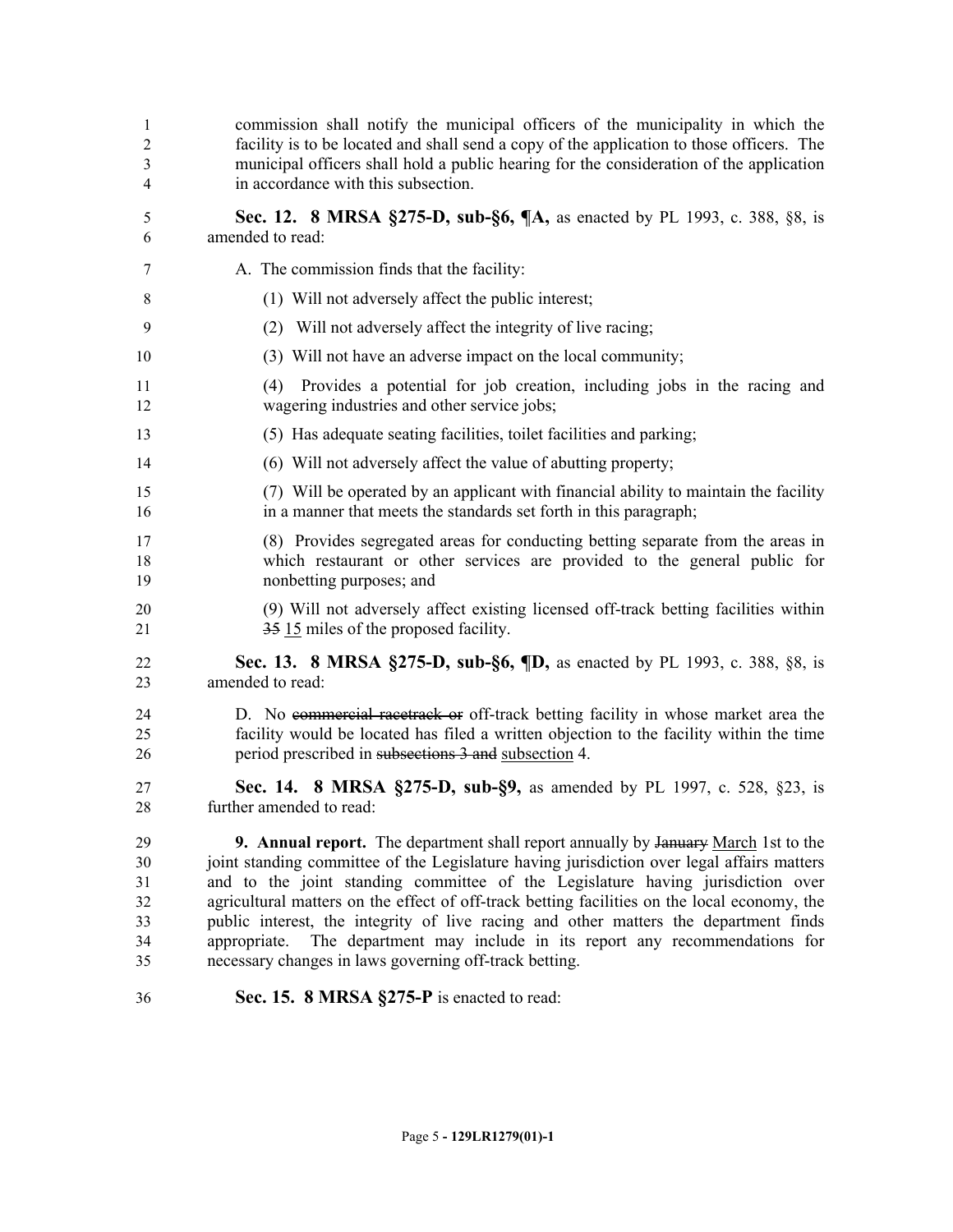| 1                    | §275-P. Reduced payments for facilities licensed after January 1, 2019                                                                                                                                                                                                                                                                  |
|----------------------|-----------------------------------------------------------------------------------------------------------------------------------------------------------------------------------------------------------------------------------------------------------------------------------------------------------------------------------------|
| 2<br>3<br>4<br>5     | <b>1. Eligible licensees.</b> A licensee that is first licensed after January 1, 2019, owned<br>by a federally recognized Indian tribe and located and operated within a licensed<br>establishment under Title 28-A, section 2, subsection 15 is eligible for reduced payments<br>under this section.                                   |
| 6<br>7<br>8<br>9     | 2. Off-track betting facility interstate simulcasting. For an off-track betting<br>facility that is eligible for reduced payments under subsection 1, the distribution of the<br>commission on simulcasting of races originating at a racetrack in the State is calculated as<br>a percentage of the handle and distributed as follows. |
| 10                   | A. On exotic wagers:                                                                                                                                                                                                                                                                                                                    |
| 11                   | (1) The state share is $1.50\%$ ;                                                                                                                                                                                                                                                                                                       |
| 12                   | $(2)$ The Sire Stakes Fund share is 1.50%;                                                                                                                                                                                                                                                                                              |
| 13                   | $(3)$ The Stipend Fund share is 1.50%;                                                                                                                                                                                                                                                                                                  |
| 14                   | (4) The Harness Racing Promotional Fund share is $0.50\%$ ;                                                                                                                                                                                                                                                                             |
| 15                   | (5) The horsemen's purse share is $7.00\%$ ;                                                                                                                                                                                                                                                                                            |
| 16                   | $(6)$ The track share is 7.50%; and                                                                                                                                                                                                                                                                                                     |
| 17                   | (7) The off-track betting facility share is 6.50%.                                                                                                                                                                                                                                                                                      |
| 18                   | B. On regular wagers:                                                                                                                                                                                                                                                                                                                   |
| 19                   | (1) The state share is $0.25\%$ ;                                                                                                                                                                                                                                                                                                       |
| 20                   | (2) The Sire Stakes Fund share is $0.05\%$ ;                                                                                                                                                                                                                                                                                            |
| 21                   | (3) The Stipend Fund share is 1.25%;                                                                                                                                                                                                                                                                                                    |
| 22                   | (4) The horsemen's purse share is $4.75\%$ ;                                                                                                                                                                                                                                                                                            |
| 23                   | $(5)$ The track share is 7.75%; and                                                                                                                                                                                                                                                                                                     |
| 24                   | (6) The off-track betting facility share is 3.95%.                                                                                                                                                                                                                                                                                      |
| 25<br>26<br>27<br>28 | 3. Off-track betting facility interstate simulcasting with commingled pools. The<br>distribution of the commission on simulcasting of races with commingled pools<br>originating at a racetrack in another state by an off-track betting facility is calculated as a<br>percentage of the net commission and distributed as follows.    |
| 29                   | A. On exotic wagers:                                                                                                                                                                                                                                                                                                                    |
| 30                   | (1) The state share is $5.00\%$ ;                                                                                                                                                                                                                                                                                                       |
| 31                   | (2) The Sire Stakes Fund share is $5.00\%$ ;                                                                                                                                                                                                                                                                                            |
| 32                   | $(3)$ The Stipend Fund share is 4.50%;                                                                                                                                                                                                                                                                                                  |
| 33                   | (4) The Harness Racing Promotional Fund share is 25.00%;                                                                                                                                                                                                                                                                                |
| 34                   | (5) The purse supplement share is $15.50\%$ ;                                                                                                                                                                                                                                                                                           |
| 35                   | (6) The off-track betting facility simulcast fund share is 10.50%; and                                                                                                                                                                                                                                                                  |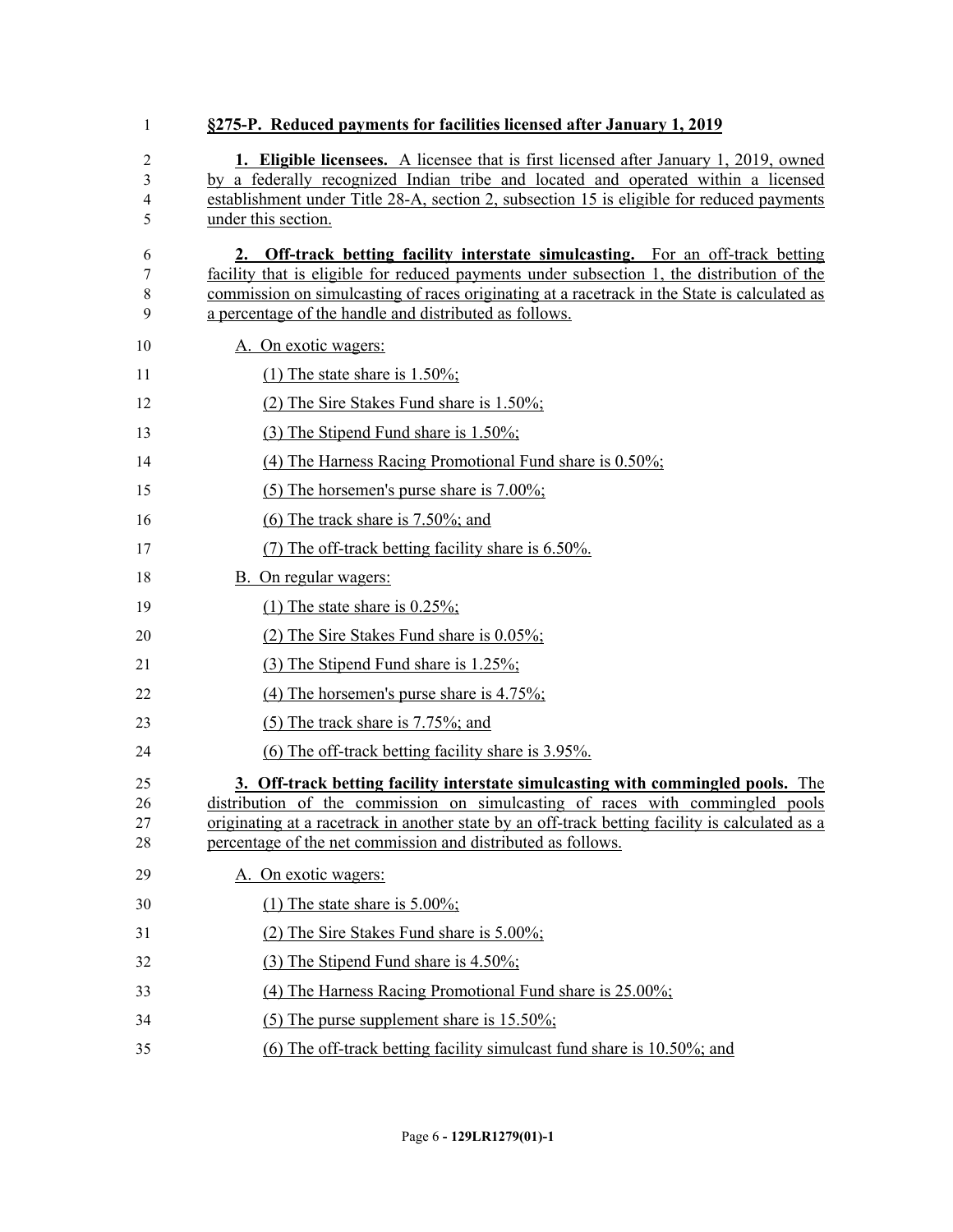| 1                    | (7) The off-track betting facility share is all amounts not otherwise assigned.                                                                                                                                                                                                                                                    |
|----------------------|------------------------------------------------------------------------------------------------------------------------------------------------------------------------------------------------------------------------------------------------------------------------------------------------------------------------------------|
| 2                    | B. On regular wagers:                                                                                                                                                                                                                                                                                                              |
| 3                    | (1) The Sire Stakes Fund share is $0.40\%$ ;                                                                                                                                                                                                                                                                                       |
| 4                    | (2) The Stipend Fund share is $7.00\%$ ;                                                                                                                                                                                                                                                                                           |
| 5                    | (3) The Harness Racing Promotional Fund share is 1.50%;                                                                                                                                                                                                                                                                            |
| 6                    | (4) The purse supplement share is $7.00\%$ ;                                                                                                                                                                                                                                                                                       |
| 7                    | (5) The off-track betting facility simulcast fund share is 18.50%; and                                                                                                                                                                                                                                                             |
| 8                    | (6) The off-track betting facility share is all amounts not otherwise assigned.                                                                                                                                                                                                                                                    |
| 9<br>10<br>11<br>12  | 4. Off-track betting facility interstate simulcasting with noncommingled pools.<br>The distribution of the commission on simulcasting of races with noncommingled pools<br>originating at a racetrack in another state by an off-track betting facility is calculated as a<br>percentage of the handle and distributed as follows. |
| 13                   | A. On exotic wagers:                                                                                                                                                                                                                                                                                                               |
| 14                   | (1) The state share is $1.00\%$ ;                                                                                                                                                                                                                                                                                                  |
| 15                   | (2) The Sire Stakes Fund share is $1.25\%$ ;                                                                                                                                                                                                                                                                                       |
| 16                   | (3) The Stipend Fund share is 2.00%;                                                                                                                                                                                                                                                                                               |
| 17                   | (4) The Harness Racing Promotional Fund share is 1.50%;                                                                                                                                                                                                                                                                            |
| 18                   | (5) The purse supplement share is $4.00\%$ ;                                                                                                                                                                                                                                                                                       |
| 19                   | $(6)$ The off-track betting facility simulcast fund share is 3.00%; and                                                                                                                                                                                                                                                            |
| 20                   | (7) The off-track betting facility share is 13.25%.                                                                                                                                                                                                                                                                                |
| 21                   | <b>B.</b> On regular wagers:                                                                                                                                                                                                                                                                                                       |
| 22                   | (1) The state share is $0.05\%$ ;                                                                                                                                                                                                                                                                                                  |
| 23                   | (2) The Sire Stakes Fund share is $0.05\%$ ;                                                                                                                                                                                                                                                                                       |
| 24                   | $(3)$ The Stipend Fund share is 1.25%;                                                                                                                                                                                                                                                                                             |
| 25                   | (4) The Harness Racing Promotional Fund share is $0.25\%$ ;                                                                                                                                                                                                                                                                        |
| 26                   | (5) The purse supplement share is $1.20\%$ ;                                                                                                                                                                                                                                                                                       |
| 27                   | $(6)$ The off-track betting facility simulcast fund share is 3.20%; and                                                                                                                                                                                                                                                            |
| 28                   | (7) The off-track betting facility share is 12.00%.                                                                                                                                                                                                                                                                                |
| 29<br>30<br>31<br>32 | <b>5. Payment from the Stipend Fund.</b> Notwithstanding any other provision of law,<br>the amounts payable to the Stipend Fund under this section must be divided among all<br>agricultural fair licensees based upon days raced in conjunction with the annual<br>agricultural fairs of the licensees.                           |
| 33                   | <b>Sec. 16. 8 MRSA §298, sub-§2-A, as enacted by PL 2007, c. 183, §2 and</b>                                                                                                                                                                                                                                                       |

34 affected by §3, is amended to read: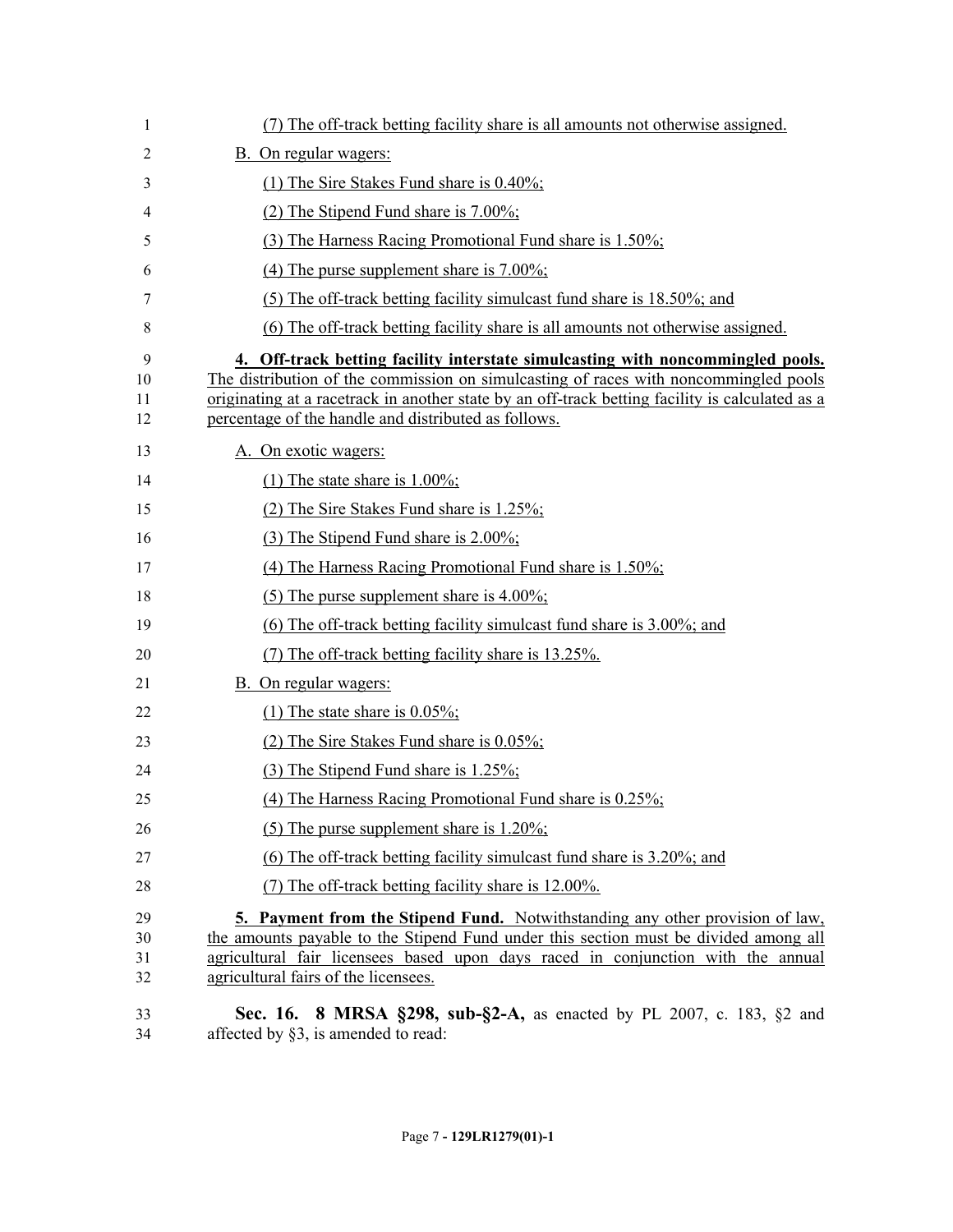**2-A. Distribution.** On April 30th, July 30th, October 30th and January 30th of each year, all amounts credited to the fund established by this section as of the last day of the preceding month and not distributed before that day must be distributed to each commercial track, as defined in section 275-A, subsection 1, to each agricultural fair licensee that conducts live racing on fair dates assigned by the commissioner pursuant to Title 7, section 84 and to each agricultural fair licensee that conducts an extended meet as long as that licensee conducted an extended meet in 2005, with each commercial track and each agricultural fair licensee receiving an amount of money determined by multiplying the amount of money available for distribution by a fraction, the numerator of which is the total number of live race dashes assigned to the commercial track or agricultural fair licensee for the year and the denominator of which is the total number of race dashes assigned to all commercial tracks and agricultural fair licensees for the year. The payment in January must be adjusted so that for the prior year each commercial track or agricultural fair licensee entitled to a distribution receives that portion of the total money distributed for the full year from the fund established by this section that is determined by multiplying the total amount of money by a fraction, the numerator of which is the number of live race dashes conducted by the commercial track or agricultural fair licensee during the calendar year that qualify for a distribution and the denominator of which is the total number of race dashes conducted during that calendar year that qualify for a distribution. For purposes of this subsection, a race dash qualifies for distribution if the dash was conducted by a commercial track or by an agricultural fair licensee on dates assigned under Title 7, section 84 or during an extended meet. The funds distributed pursuant to this subsection must be used to supplement harness racing purses.

This subsection takes effect December 31, 2009.

 **Sec. 17. 8 MRSA §299-A, sub-§1,** as enacted by PL 2017, c. 371, §5, is amended to read:

 **1. Fund created.** The Harness Racing Promotional Fund, referred to in this section as "the fund," is established to be used solely for the marketing and promotion of harness racing in the State. The fund consists of any money received through the commission on wagers pursuant to section 286 and any contributions, grants or appropriations from private and public sources. The fund, to be accounted for within the commission, must be held separate and apart from all other money, funds and accounts. Any balance remaining in the fund at the end of a fiscal year does not lapse but must be carried forward to the next fiscal year. The fund may not be charged for indirect costs under a departmental indirect cost allocation plan.

- **SUMMARY**
	-
- This bill amends the harness racing laws in the following ways.

 1. It requires the Department of Agriculture, Conservation and Forestry to develop a biennial operating budget for the State Harness Racing Commission with input from the commission that allows for expenditures for discretionary activities by the commission